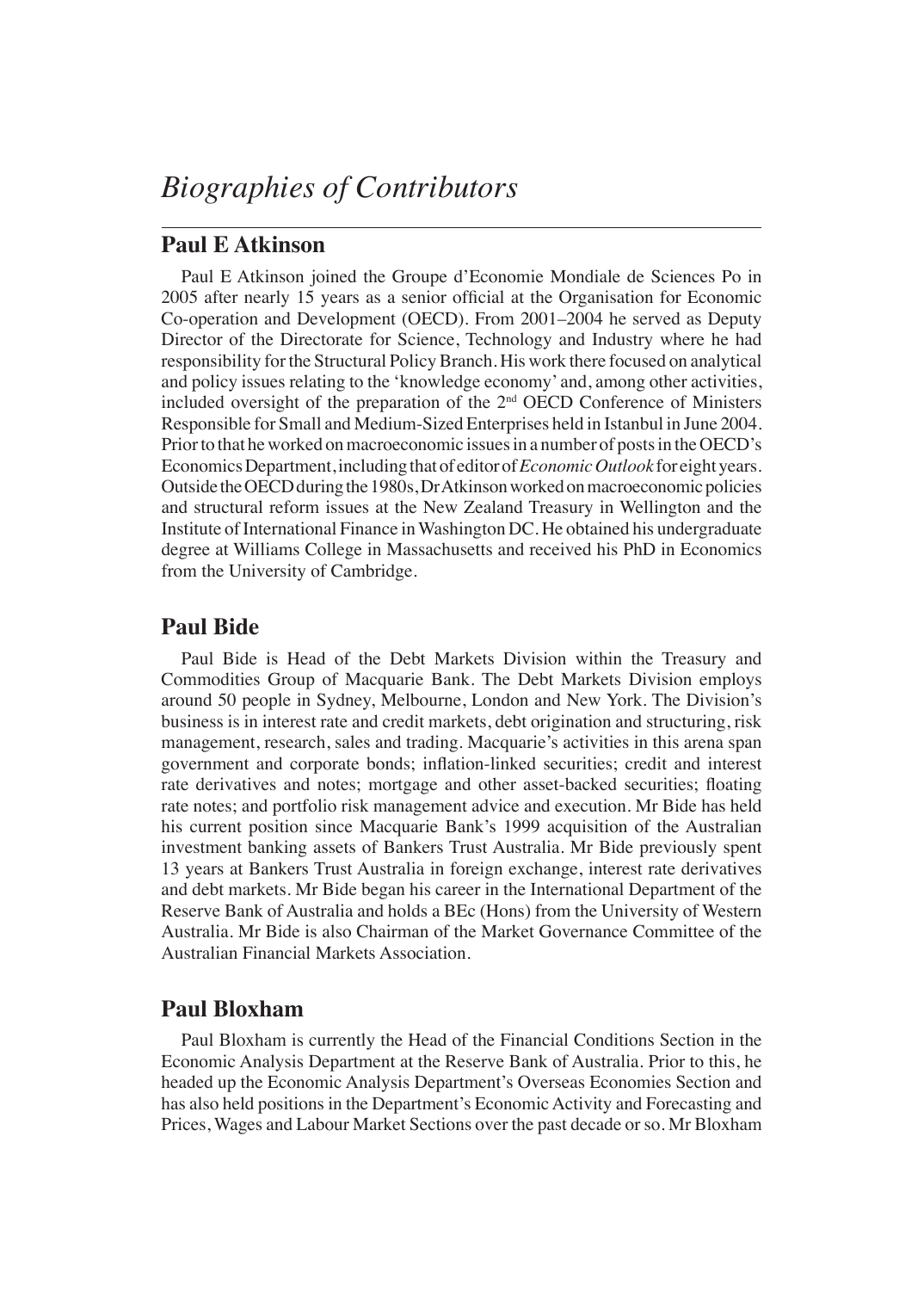holds a Masters degree in Public Financial Policy from the London School of Economics.

## **Adrian Blundell-Wignall**

Dr Blundell-Wignall is Deputy Director of the Directorate for Financial and Enterprise Affairs (DAF) at the OECD. Prior to this he held a number of senior positions at private financial institutions. These included Director, Head of Equity Strategy Research at Citigroup (Australia) and Executive Vice President and Head of Asset Allocation at BT Funds Management. Also with BT Funds Management, he was Head of Derivative Overlays and Levered Products. Earlier in his career he worked as an economist in the OECD Economics Department, the Australian Economic Planning Advisory Council and the Reserve Bank of Australia, where he was Head of the Economic Research Department. He has an extensive record of publications on financial markets and monetary policy in leading journals and books. He holds a First Class Honours degree and PhD in Economics from Cambridge University. Dr Blundell-Wignall is also Founder and Chairman of The Anika Foundation, a rapidly growing and high-profile charity which provides education research scholarships in the area of adolescent mental health, depression awareness and suicide.

#### **Brian Cahill**

Brian Cahill is Managing Director for Moody's in Australia. In this role, he has overall responsibility for Moody's ratings, research and operations in both Australia and New Zealand. Brian was appointed MD for Australia in January 2005. He is also MD for the Corporate Finance Group for Asia Pacific. That role includes managerial responsibility for all of Moody's corporate ratings and client relationships in Asia Pacific. Mr Cahill originally joined Moody's in Sydney 1996 as an Assistant Vice President in Structured Finance. In that role he was involved in the assignment of ratings to mortgage- and other asset-backed securities as well as asset-backed paper conduits. This followed on from working as a lawyer at Mallesons Stephen Jaques on the first bank-originated mortgage-backed transactions in Australia. In 1998, he was appointed Vice President – Senior Analyst in Moody's Corporate Finance Team and then its Managing Director in April 2002. Prior to joining Moody's, Mr Cahill practiced as a lawyer for several years in Sydney, London and New York. He received an MA and Master of Law from St John's College, Cambridge University.

### **Gerard Caprio**

Gerard Caprio is Professor of Economics at Williams College and Chair of the Center for Development Economics. Previously, he served as the Director for Policy in the World Bank's Financial Sector Vice Presidency and as head of the financial sector research team in the office of the Chief Economist. Past positions include: Vice President and Head of Global Economics at JPMorgan, stints as an economist at the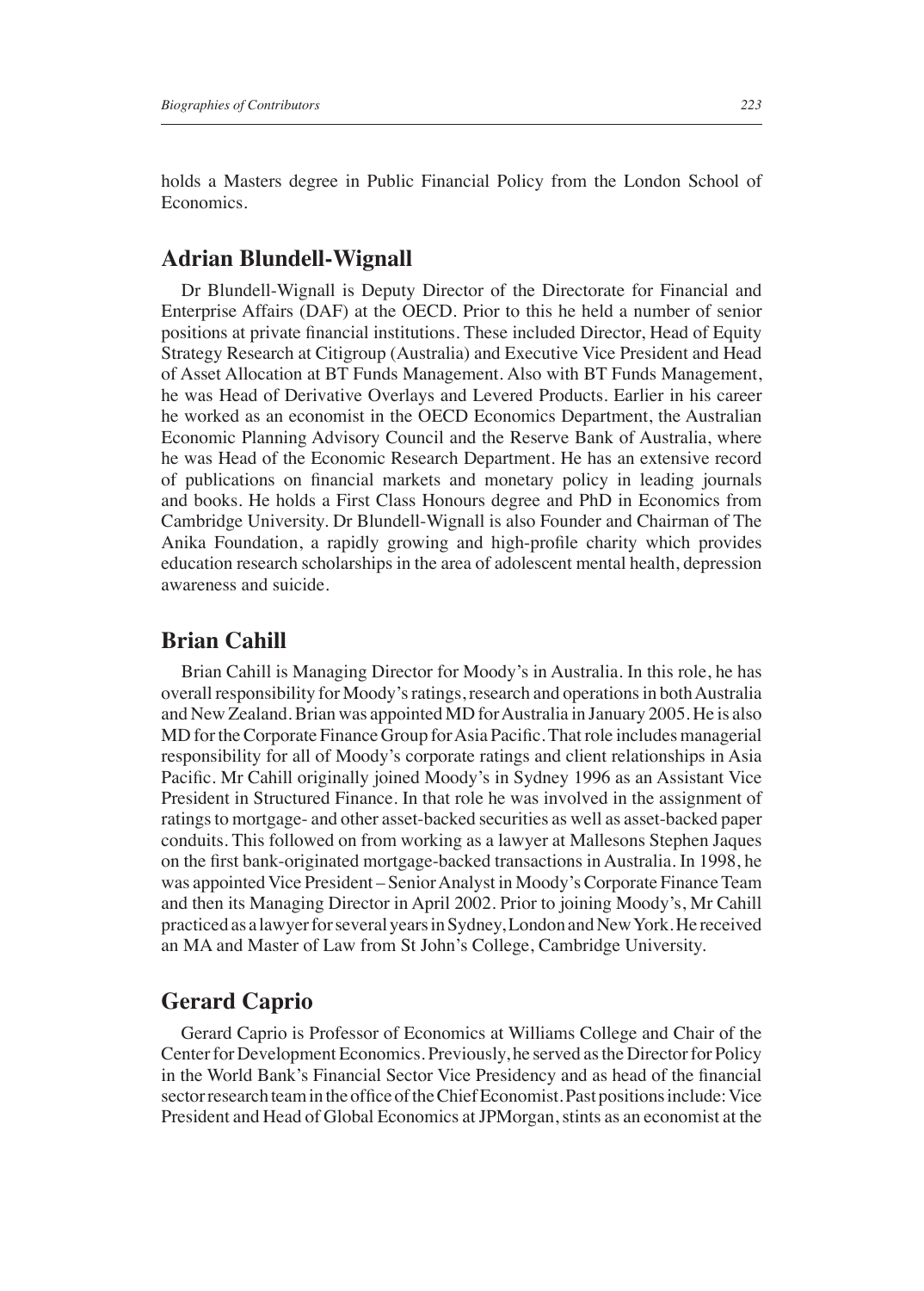Federal Reserve Board and the IMF, and adjunct professor at George Washington University. Professor Caprio has researched and written extensively on financial sector policy, financial reform, and banking crises in developing countries, including *Rethinking Bank Regulation: Till Angels Govern* (2006), with James Barth and Ross Levine. He is also a co-editor of the *Journal of Financial Stability*. His current research is on the links between financial sector regulation and supervision and the development and stability of the financial sector. Professor Caprio earned his PhD in Economics at the University of Michigan and his AB degree in Economics at Williams College.

### **Benjamin H Cohen**

Benjamin H Cohen is a Senior Economist at the Bank for International Settlements (BIS). Currently he is a member of the BIS-based secretariat of the Financial Stability Forum, where he has supported the Forum's work on short- and long-term responses to the 2007 and 2008 financial market turmoil as well as its ongoing analysis of systemic risks and vulnerabilities. Previously he has worked in the Financial Markets group of the BIS Monetary and Economic Department, the Independent Evaluation Office of the International Monetary Fund, and the secretariat of the Committee on the Global Financial System. His research interests include the study of volatility and liquidity in financial markets as well as the causes and consequences of financial crises. He holds a PhD in Economics from the Massachusetts Institute of Technology.

#### **Satyajit Das**

Satyajit Das is an international specialist in the area of financial derivatives and risk management. Since 1994, Mr Das has acted as a consultant to financial institutions and corporations in Europe, North America, Asia and Australia. Between 1988 and 1994, Mr Das was the Treasurer of the TNT Group, an Australian-based international transport and logistics company. Between 1977 and 1987, he worked in banking with the Commonwealth Bank of Australia, Citicorp Investment Bank and Merrill Lynch Capital Markets, specialising in fund raising in domestic and international capital markets and risk management/derivative products. Mr Das is the author of a number of key reference works on derivatives and risk management. His works include *The Swaps & Financial Derivatives Library* (2005), a fourvolume, 4 200-page reference work for practitioners on derivatives, and *Credit Derivatives: CDOs and Structured Credit Products* (2005). He is the author of *Traders, Guns & Money: Knowns and Unknowns in the Dazzling World of Derivatives* (2006). He is also the author (with Jade Novakovic) of *In Search of the Pangolin: The Accidental Eco-Tourist* (2006). Mr Das holds a BA in Commerce (Accounting, Finance and Systems) and a BA in Law from the University of New South Wales, and an MBA from the Australian Graduate School of Management. In 1987, Mr Das was a Visiting Fellow at the Centre for Studies in Money, Banking and Finance, Macquarie University.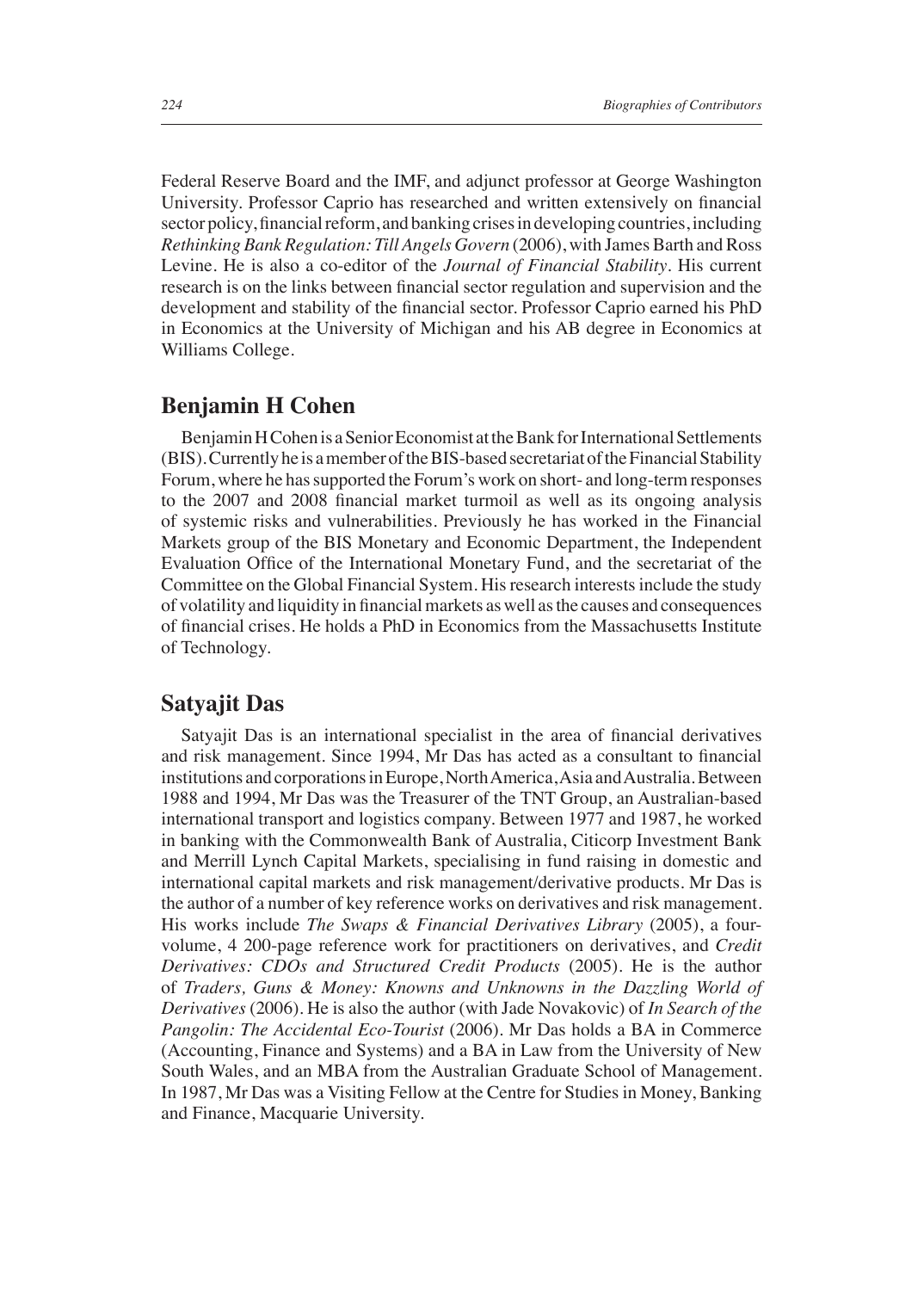### **E Philip Davis**

E Philip Davis is Professor of Economics and Finance at Brunel University, a Visiting Fellow at the National Institute of Economic and Social Research and Associate Pastor at Pembury Baptist Church, Kent. He is also a member of the European Shadow Financial Regulatory Committee, a Research Fellow of the Pensions Institute at London's Cass Business School, an Associate Fellow of the Royal Institute of International Affairs, and a Research Associate of the Financial Markets Group at the London School of Economics. Before his appointment at Brunel in October 2000, Professor Davis worked at the Bank of England for 20 years where he was most recently Senior International Finance Advisor, Europe. He has also been Deputy Head of Division at the European Monetary Institute, Frankfurt. Professor Davis has written extensively in various fields of finance including pensions, institutional investment, banking, financial regulation and financial stability and has also prepared and published work on pension funds for numerous international bodies and national authorities. Professor Davis holds an MPhil in Economics from Nuffield College, Oxford.

## **Malcolm Edey**

Malcolm Edey is Assistant Governor (Economic) at the Reserve Bank of Australia (RBA), a position he has held since January 2002. Dr Edey has published on a variety of topics, including monetary policy, financial markets, and saving and superannuation. He was the editor of the 1996 RBA conference volume *The Future of the Financial System*. Prior to his current appointment Dr Edey was the Head of Domestic Markets (2001–2002), Economic Analysis (1997–2001) and Economic Research (1995–1997) Departments at the Bank. Earlier he spent three years working in the Economics Department of the OECD in Paris, where he worked on monetary and financial policy issues and the economic survey of Mexico. Dr Edey holds a PhD from the London School of Economics.

#### **Prasanna Gai**

Prasanna Gai is Professor of International Economics in the Crawford School of Economics and Government, ANU, and a Senior Research Associate of the Financial Markets Group, London School of Economics, and the Centre for Applied Macroeconomic Analysis, ANU. He is an academic consultant on financial stability matters to the Bank of England and an academic visitor to the Bank for International Settlements. Prior to joining Crawford, he was Senior Adviser at the Bank of England, most recently responsible for directing the Bank's research work on systemic risk and editing the *Financial Stability Review*. Professor Gai has also been a Fellow in Economics at the Research School of Pacific and Asian Studies, ANU, a visiting lecturer at the University of Oxford, and a visiting fellow at the Hong Kong Institute of Monetary Research. Professor Gai has published in leading journals on issues relating to financial stability. He holds a DPhil from the University of Oxford.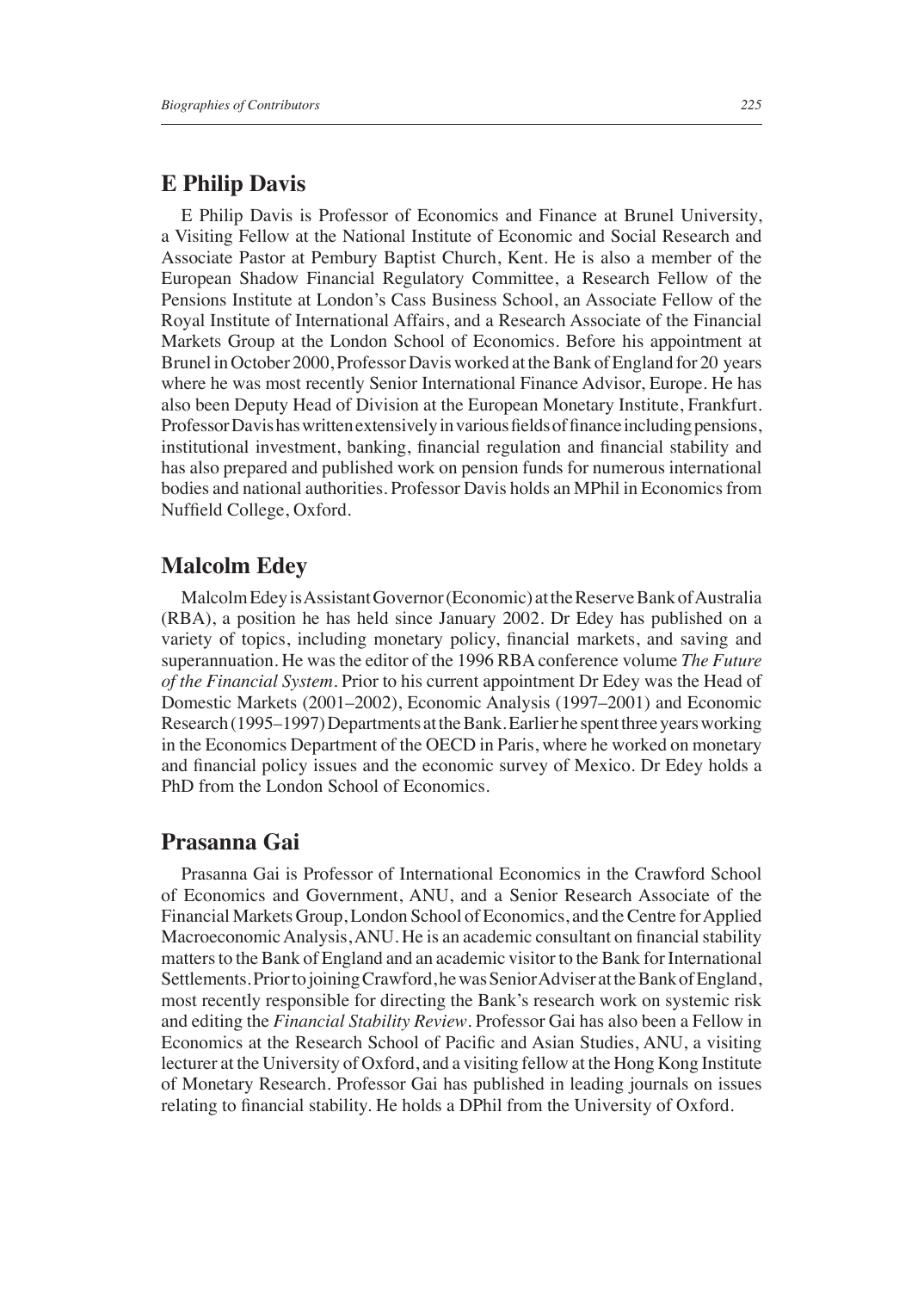### **Ian Harper**

Ian Harper joined Access Economics as a Senior Consultant in August 2008, following a 25-year academic career, including 16 years in various roles at the Melbourne Business School. In recognition of his service, Ian was elected Emeritus Professor of the University of Melbourne on his departure. In 2005, he was appointed as inaugural Chairman of the Australian Fair Pay Commission. In 2000, Ian was elected to a Fellowship of the Academy of Social Sciences in Australia in recognition of his standing as an academic economist. Prior to joining the Melbourne Business School in 1993, he was Professor of Monetary and Financial Economics in the Faculty of Economics and Commerce at the University of Melbourne. He has also held positions at the Australian National University, Princeton University and the Reserve Bank of Australia. Professor Harper's primary research interests include domestic and international aspects of money, banking and financial economics, with a particular emphasis on the effects of regulation, deregulation and innovation on the evolution of financial institutions and policy. Professor Harper holds a PhD in Economics and a Masters in Economics from the Australian National University.

## **Spence Hilton**

Spence Hilton is a senior vice president in the Markets Group at the Federal Reserve Bank of New York. He is co-head of the Liquidity and Risk Management business line, which is responsible for formulating open market operations, liquidity projections and portfolio design for the Federal Reserve balance sheet, and discount window operations for the New York Fed. Dr Hilton joined the Bank in 1981 as an economist in the Research and Statistics Group, and during his time at the New York Fed he has worked on a variety of monetary policy and economic issues. Dr Hilton holds a PhD in Economics from the University of Wisconsin.

### **Donna Howard**

Donna Howard was appointed Chief of the Financial Markets Department at the Bank of Canada in 2005. In this capacity, she is responsible for the Bank's financial market activities: treasury, domestic debt, foreign reserve management on behalf of the federal government, and domestic market operations. These activities, along with financial market research and analysis, support the policy advice provided to Bank management and to the Department of Finance. Ms Howard is also responsible for the Bank's financial market representatives in Montréal, Toronto and New York.

Ms Howard was born in Montréal, Quebec and joined the Bank of Canada in 1976 after working for two years at Wood Gundy in the Toronto money market. In 1982–83, she worked for an investment fund, and in the 1990s was involved in a number of technical assistance programs of the International Monetary Fund and the Canadian International Development Agency in the Czech Republic, Mongolia and Ghana. In her career with the Bank, Ms Howard has been involved in issues related to the implementation of monetary policy, the Bank's fiscal agent activities, and the functioning of Canada's financial system, mainly within the Bank's Financial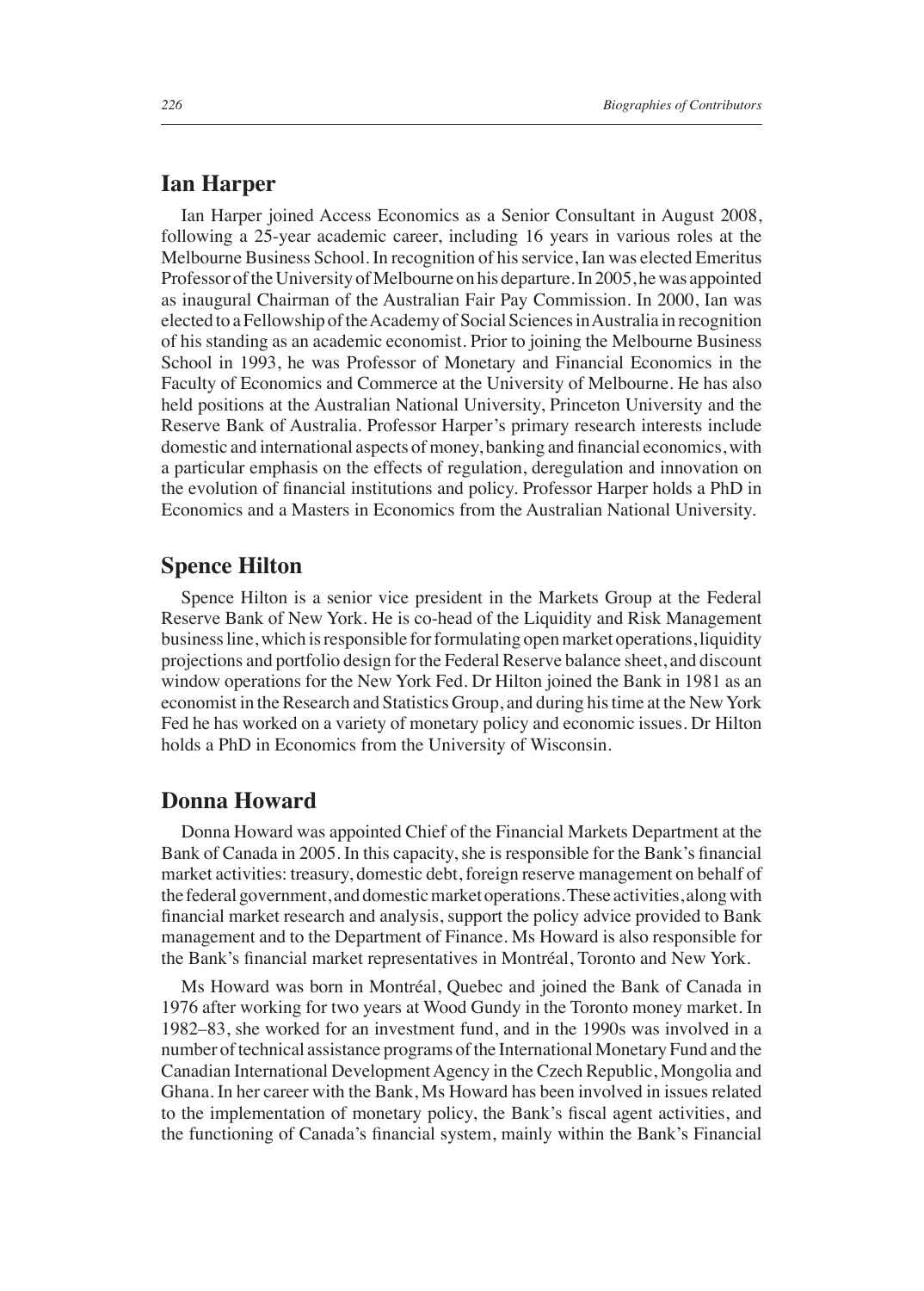Markets Department. She received a BA in Economics from Queen's University in 1974.

### **Nigel Jenkinson**

Nigel Jenkinson is the Executive Director, Financial Stability at the Bank of England, a position he has held since 2003. He is also a member of the Financial Stability Board at the Bank of England, a member of the Basel Committee on Banking Supervision (and co-chair of the working group on liquidity) and a member of the Committee on the Global Financial System. He was Deputy Director of the Monetary Analysis and Statistics area at the Bank of England from 1999 to 2003. Previous roles he has served in include Head of Structural Economic Analysis Division in the Monetary Analysis area at the Bank of England, Senior Manager of Reserves Management in the Foreign Exchange Division, and a three-year secondment in Basel working for the forerunner of the European Monetary Institution (itself the forerunner of the European Central Bank). Mr Jenkinson holds a MSc in Econometrics and Mathematical Economics from the London School of Economics.

#### **Jonathan Kearns**

Jonathan Kearns is currently the Chief Manager of the Domestic Markets Department at the Reserve Bank of Australia. Prior to this, he held the positions of Deputy Head of Economic Analysis Department and Senior Research Manager in the Economic Research Department at the Reserve Bank of Australia. He has published research in a range of fields, with a particular focus on international finance and international macroeconomics. Dr Kearns holds a PhD in Economics from the Massachusetts Institute of Technology.

#### **Christopher Kent**

Christopher Kent is the Head of Economic Research Department at the Reserve Bank of Australia, a position he has held since November 2004. Prior to rejoining the Bank as Deputy Head of Economic Analysis Department in September 2003, Dr Kent spent three years working in the European Department of the International Monetary Fund. His earlier career was spent at the Reserve Bank, where he worked in Economic Group and Financial Stability Department. His research interests include the links between asset prices and monetary policy, inflation targeting for small open economies, and the relationship between the current account and the terms of trade. Dr Kent is also a member of the Advisory Board of the Melbourne Institute of Applied Economic and Social Research at the University of Melbourne. He holds a PhD from the Massachusetts Institute of Technology.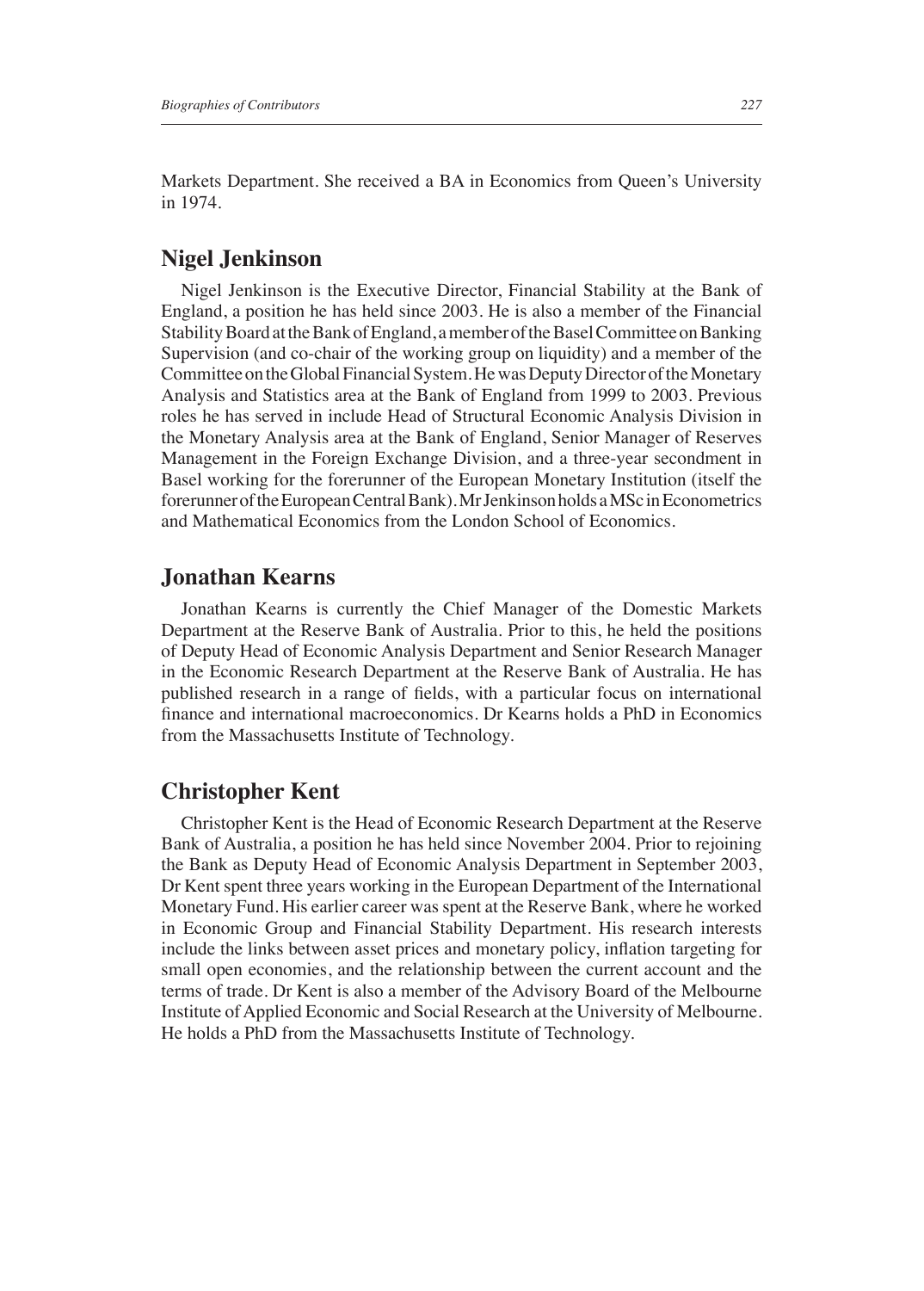### **John Laker AO**

John Laker is the Chairman of the Australian Prudential Regulation Authority (APRA) and is APRA's representative on the Payments System Board of the Reserve Bank of Australia and the Council of Financial Regulators. He is also a member of the Trans-Tasman Council on Banking Supervision, which has been established to facilitate the integration of the Australian and New Zealand banking markets. Prior to joining APRA, Dr Laker had a 21-year career at the Reserve Bank of Australia. He was the Reserve Bank's Chief Representative in Europe, based in London, from 1991 to 1993, Assistant Governor (Corporate Services) from 1994 to 1998, and Assistant Governor (Financial System) from 1998 to 2003. In this latter role he was a member of the Council of Financial Regulators and Deputy Chairman of the Payments System Board of the Reserve Bank, where he was closely involved in major reforms to the credit card market in Australia. Dr Laker has also worked at the Australian Treasury and at the International Monetary Fund, where he helped to negotiate economic reform programs in Zambia and other countries in eastern and southern Africa. Dr Laker holds a MSc in Economics and a PhD from the London School of Economics.

### **Philip Lowe**

Philip Lowe was appointed Assistant Governor (Financial System) of the Reserve Bank of Australia in December 2003. He is responsible for overseeing the Bank's work on issues related to financial stability and payments system policy. He is also Deputy Chairman of the Payments System Board of the Reserve Bank. Dr Lowe joined the Bank in 1980 and has worked in the economic, financial markets, and financial system areas. He also spent two years with the Bank for International Settlements, where he worked extensively on financial system issues in an international context. He is the author of numerous articles, including influential work on monetary policy and financial stability. Dr Lowe holds a PhD from the Massachusetts Institute of Technology and a BComm (Honours) in Economics/Econometrics from the University of New South Wales.

### **Adrian Penalver**

Adrian Penalver is the Senior Manager of the Macroeconomics and Capital Markets team in the Financial Stability Department of the Bank of England. He joined the Australian Treasury in 1993, leaving to join the International Finance Division at the Bank of England in 1999. For seven years he worked on theoretical research and developing policy proposals for reform of the international monetary system and the IMF. He took over his current role in 2006, part of which is as one of the principal authors of the *Financial Stability Report*. Beyond his risk-assessment responsibilities, he is heavily involved in the Bank's work on systemic stress testing and reform of credit rating agencies. Mr Penalver has an Economics honours degree from Macquarie University, a Bachelor of Arts degree majoring in Philosophy and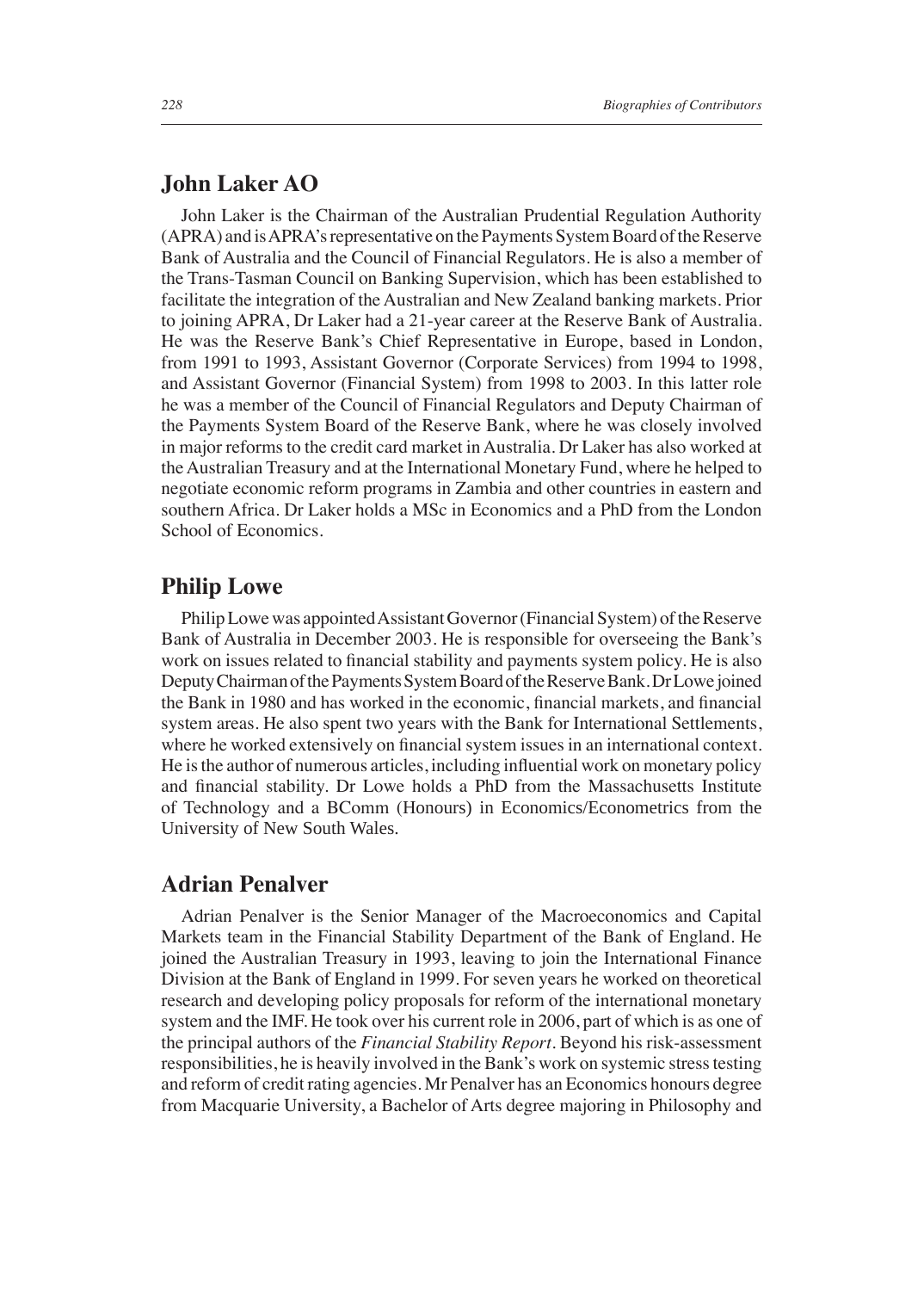Politics from the Australian National University, and an MSc in Economics from the London School of Economics.

## **Richard Portes**

Richard Portes is Professor of Economics at the London Business School, a position he has held since 1995. He is also President of the Centre for Economic Policy Research, which he founded in 1983. Since 1978 he has been Directeur d'Etudes at the Ecole des Hautes Etudes en Sciences Sociales in Paris. He was a Rhodes Scholar and a Fellow of Balliol College, Oxford, and has also taught at Princeton, Harvard (as a Guggenheim Fellow) and Birkbeck College (University of London).

Professor Portes is a Fellow of the Econometric Society and the British Academy and Secretary-General of the Royal Economic Society. He is a member of the Group of Economic Policy Advisers to the President of the European Commission and the Bellagio Group on the International Economy. He is Senior Editor of *Economic Policy*. Professor Portes has written extensively on sovereign debt, European monetary and financial issues, international capital flows, centrally planned economies and transition, macroeconomic disequilibrium, and European integration. He holds a DPhil from Oxford University.

#### **Eli Remolona**

Eli Remolona is Head of Economics for Asia and the Pacific of the Bank for International Settlements (BIS) and is based in Hong Kong. Before moving to Hong Kong in 2005, he was Head of Financial Markets and Editor of the BIS *Quarterly Review*. Dr Remolona has also held senior positions at the Federal Reserve Bank of New York, working on policy issues related to international finance and capital markets. Dr Remolona has published extensively in the economics of money, banking and financial markets and holds a PhD from Stanford University.

### **Grant Spencer**

Grant Spencer is Deputy Governor and Head of Financial Stability for the Reserve Bank of New Zealand (RBNZ). Previous positions held by Mr Spencer at the RBNZ include Assistant Governor and Head of Economics Department (2004 to 2007) and Chief Manager of the Financial Markets Department. Between 1995 and 2004 Mr Spencer worked for the Australia and New Zealand Banking Group (ANZ) in various roles: Head of Strategy and Business Development (NZ); Executive Manager for Group Strategy; and New Zealand Treasurer for ANZ Investment Bank. He also worked at the International Monetary Fund between 1990 and 1993, including a period as Alternate Executive Director. Mr Spencer has spent time as a Non-Executive Director of the New Zealand Institute of Economic Research and a Council member and Vice President of the New Zealand Association of Economists.